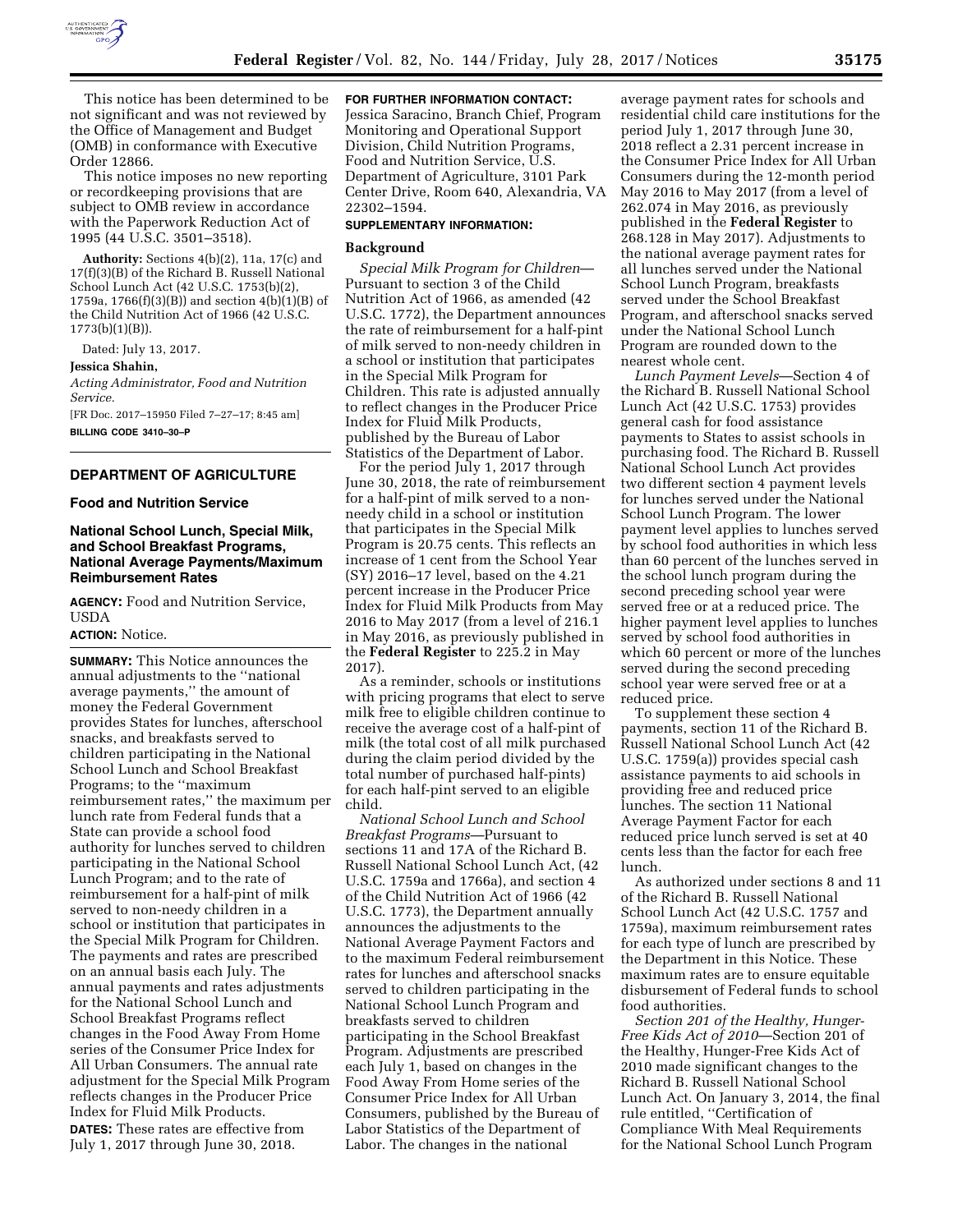Under the Healthy, Hunger-Free Kids Act of 2010'' (79 FR 325), was published and provides eligible school food authorities with performance-based cash reimbursement in addition to the general and special cash assistance described above. The final rule requires that school food authorities be certified by the State agency as being in compliance with the updated meal pattern and nutrition standard requirements set forth in amendments to 7 CFR parts 210 and 220 on January 26, 2012, in the final rule entitled ''Nutrition Standards in the National School Lunch and School Breakfast Programs'' (77 FR 4088). Certified school food authorities are eligible to receive performance-based cash assistance for each reimbursable lunch served (an additional six cents per lunch available beginning October 1, 2012, and adjusted annually thereafter).

*Afterschool Snack Payments in Afterschool Care Programs*—Section 17A of the Richard B. Russell National School Lunch Act (42 U.S.C. 1766a) establishes National Average Payments for free, reduced price and paid afterschool snacks as part of the National School Lunch Program.

*Breakfast Payment Factors*—Section 4 of the Child Nutrition Act of 1966 (42 U.S.C. 1773) establishes National Average Payment Factors for free, reduced price, and paid breakfasts served under the School Breakfast Program and additional payments for free and reduced price breakfasts served in schools determined to be in ''severe need'' because they serve a high percentage of needy children.

### **Revised Payments**

The following specific section 4, section 11, and section 17A National Average Payment Factors and maximum reimbursement rates for lunch, the afterschool snack rates, and the breakfast rates are in effect from July 1, 2017 through June 30, 2018. Due to a higher cost of living, the average payments and maximum reimbursements for Alaska, Puerto Rico and Hawaii are higher than those for all other States. The District of Columbia, Virgin Islands, and Guam use the figures specified for the contiguous States.

### **National School Lunch Program Payments**

*Section 4 National Average Payment Factors*—In school food authorities that served less than 60 percent free and reduced price lunches in School Year (SY) 2015–16, the payments for meals served are: *Contiguous States*—paid rate—31 cents (1 cent increase from the SY 2016–17 level), free and reduced price rate—31 cents (1 cent increase), maximum rate—39 cents (1 cent increase); *Alaska*—paid rate—50 cents (1 cent increase), free and reduced price rate—50 cents (1 cent increase), maximum rate—61 cents (1 cent increase); *Hawaii and Puerto Rico*—paid rate—36 cents (1 cent increase), free and reduced price rate—36 cents (1 cent increase), maximum rate—45 cents (1 cent increase).

In school food authorities that served 60 percent or more free and reduced price lunches in School Year 2015–16, payments are: *Contiguous States*—paid rate—33 cents (1 cent increase from the SY 2016–17 level), free and reduced price rate—33 cents (1 cent increase), maximum rate—39 cents (1 cent increase); *Alaska*—paid rate—52 cents (1 cent increase), free and reduced price rate—52 cents (1 cent increase), maximum rate—61 cents (1 cent increase); *Hawaii and Puerto Rico*—paid rate—38 cents (1 cent increase), free and reduced price rate—38 cents (1 cent increase), maximum rate—45 cents (1 cent increase).

School food authorities certified to receive the performance-based cash assistance will receive an additional 6 cents (adjusted annually) added to the above amounts as part of their section 4 payments.

*Section 11 National Average Payment Factors*—*Contiguous States*—free lunch—292 cents (6 cents increase from the SY 2016–2017 level), reduced price lunch—252 cents (6 cents increase); *Alaska*—free lunch—474 cents (11 cents increase), reduced price lunch—434 cents (11 cents increase); *Hawaii and Puerto Rico*—free lunch—342 cents (8 cents increase), reduced price lunch— 302 cents (8 cents increase).

*Afterschool Snacks in Afterschool Care Programs*—The payments are: *Contiguous States*—free snack—88 cents (2 cents increase from the SY 2016–2017 level), reduced price snack—44 cents (1

cent increase), paid snack—8 cents (1 cent increase); *Alaska*—free snack—144 cents (4 cents increase), reduced price snack—72 cents (2 cents increase), paid snack—13 cents (1 cent increase); *Hawaii and Puerto Rico*—free snack— 104 cents (3 cents increase), reduced price snack—52 cents (2 cents increase), paid snack—9 cents (no change).

### **School Breakfast Program Payments**

For schools ''not in severe need'' the payments are: *Contiguous States*—free breakfast—175 cents (4 cents increase from the SY 2016–2017 level), reduced price breakfast—145 cents (4 cents increase), paid breakfast—30 cents (1 cent increase); *Alaska*—free breakfast— 279 cents (6 cents increase), reduced price breakfast—249 cents (6 cents increase), paid breakfast—45 cents (1 cent increase); *Hawaii and Puerto Rico*—free breakfast—203 cents (4 cents increase), reduced price breakfast—173 cents (4 cents increase), paid breakfast— 34 cents (1 cent increase).

For schools in ''severe need'' the payments are: *Contiguous States*—free breakfast—209 cents (5 cents increase from the SY 2016–2017 level), reduced price breakfast—179 cents (5 cents increase), paid breakfast—30 cents (1 cent increase); *Alaska*—free breakfast— 335 cents (8 cents increase), reduced price breakfast—305 cents (8 cents increase), paid breakfast—45 cents (1 cent increase); *Hawaii and Puerto Rico*—free breakfast—243 cents (5 cents increase), reduced price breakfast—213 cents (5 cents increase), paid breakfast— 34 cents (1 cent increase).

# **Payment Chart**

The following chart illustrates the lunch National Average Payment Factors with the sections 4 and 11 already combined to indicate the per lunch amount; the maximum lunch reimbursement rates; the reimbursement rates for afterschool snacks served in afterschool care programs; the breakfast National Average Payment Factors including ''severe need'' schools; and the milk reimbursement rate. All amounts are expressed in dollars or fractions thereof. The payment factors and reimbursement rates used for the District of Columbia, Virgin Islands, and Guam are those specified for the contiguous States.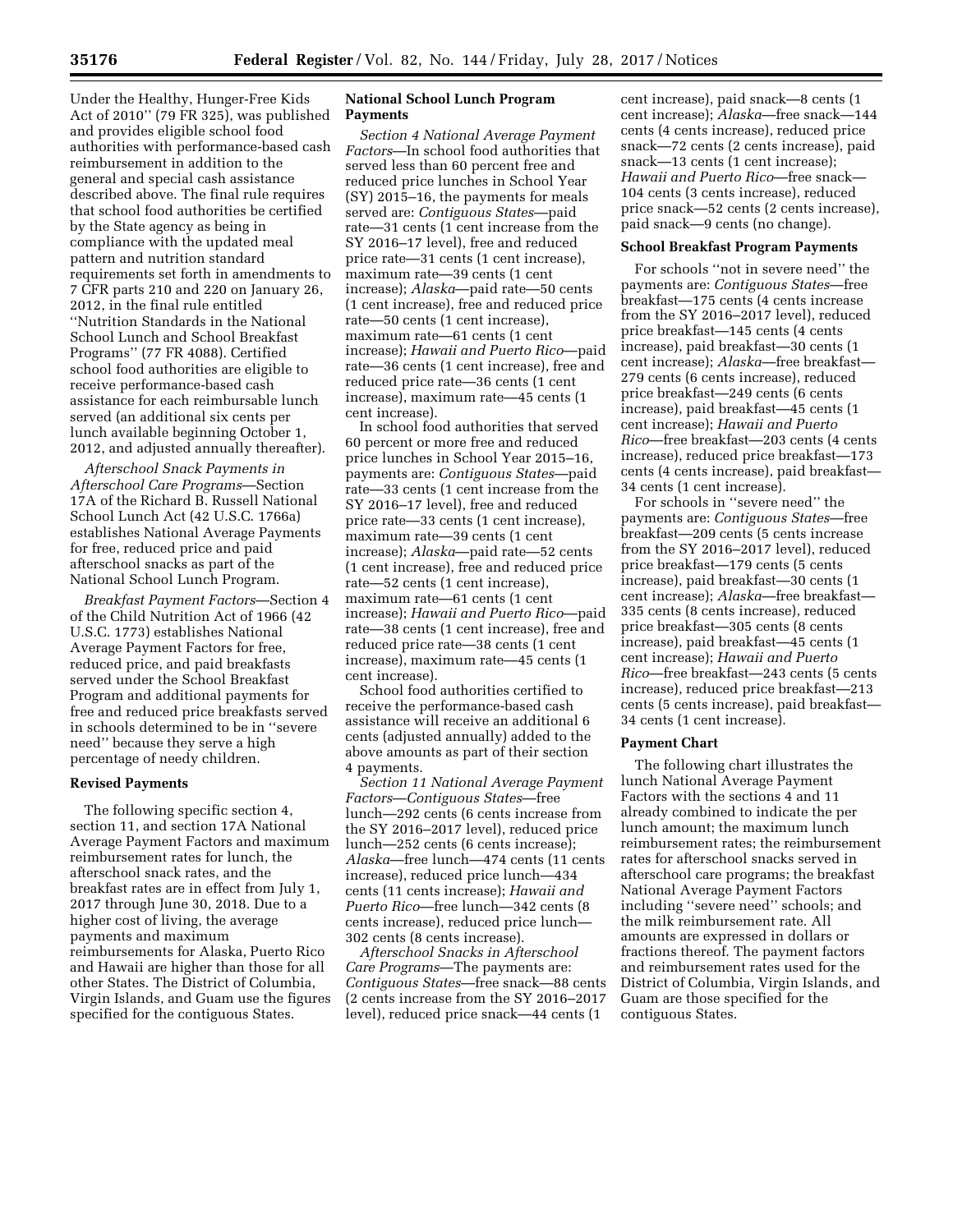|                                                                      |                                                                     |                                     | <b>SCHOOL PROGRAMS</b>                                                 |                           |                                             |                                      |                                                    |  |
|----------------------------------------------------------------------|---------------------------------------------------------------------|-------------------------------------|------------------------------------------------------------------------|---------------------------|---------------------------------------------|--------------------------------------|----------------------------------------------------|--|
|                                                                      | MEAL, SNACK AND MILK PAYMENTS TO STATES AND SCHOOL FOOD AUTHORITIES |                                     |                                                                        |                           |                                             |                                      |                                                    |  |
|                                                                      |                                                                     |                                     | <b>Expressed in Dollars or Fractions Thereof</b>                       |                           |                                             |                                      |                                                    |  |
|                                                                      |                                                                     |                                     | Effective from: July 1, 2017 - June 30, 2018                           |                           |                                             |                                      |                                                    |  |
| <b>NATIONAL SCHOOL LUNCH</b><br>PROGRAM <sup>1</sup>                 |                                                                     | <b>LESS</b><br><b>THAN</b><br>60%   | <b>LESS</b><br><b>THAN</b><br>$60% + 6$<br>${\rm \underline{cents}}^2$ | 60% OR<br><b>MORE</b>     | 60% or<br>$MORE+$<br>$6$ cents <sup>2</sup> | <b>MAXIMUM</b><br><b>RATE</b>        | <b>MAXIMUM</b><br>$RATE + 6$<br>cents <sup>2</sup> |  |
|                                                                      | <b>PAID</b>                                                         | 0.31                                | 0.37                                                                   | 0.33                      | 0.39                                        | 0.39                                 | 0.45                                               |  |
| <b>CONTIGUOUS</b><br><b>STATES</b>                                   | <b>REDUCED PRICE</b>                                                | 2.83                                | 2.89                                                                   | 2.85                      | 2.91                                        | 3.00                                 | 3.06                                               |  |
|                                                                      | <b>FREE</b>                                                         | 3.23                                | 3.29                                                                   | 3.25                      | 3.31                                        | 3.40                                 | 3.46                                               |  |
| <b>ALASKA</b>                                                        | <b>PAID</b>                                                         | 0.50                                | 0.56                                                                   | 0.52                      | 0.58                                        | 0.61                                 | 0.67                                               |  |
|                                                                      | <b>REDUCED PRICE</b>                                                | 4.84                                | 4.90                                                                   | 4.86                      | 4.92                                        | 5.09                                 | 5.15                                               |  |
|                                                                      | <b>FREE</b>                                                         | 5.24                                | 5.30                                                                   | 5.26                      | 5.32                                        | 5.49                                 | 5.55                                               |  |
| HAWAII and<br>PUERTO RICO                                            | <b>PAID</b>                                                         | 0.36                                | 0.42                                                                   | 0.38                      | 0.44                                        | 0.45                                 | 0.51                                               |  |
|                                                                      | <b>REDUCED PRICE</b>                                                | 3.38                                | 3.44                                                                   | 3.40                      | 3.46                                        | 3.57                                 | 3.63                                               |  |
|                                                                      | <b>FREE</b>                                                         | 3.78                                | 3.84                                                                   | 3.80                      | 3.86                                        | 3.97                                 | 4.03                                               |  |
| <b>SCHOOL BREAKFAST PROGRAM</b>                                      |                                                                     |                                     |                                                                        |                           | <b>NON-SEVERE</b><br><b>NEED</b>            |                                      | <b>SEVERE NEED</b>                                 |  |
| <b>PAID</b>                                                          |                                                                     |                                     |                                                                        | 0.30                      |                                             | 0.30                                 |                                                    |  |
| <b>CONTIGUOUS STATES</b>                                             |                                                                     | <b>REDUCED PRICE</b>                |                                                                        | 1.45                      |                                             | 1.79                                 |                                                    |  |
|                                                                      |                                                                     | <b>FREE</b>                         |                                                                        | 1.75                      |                                             | 2.09                                 |                                                    |  |
|                                                                      | PAID                                                                |                                     |                                                                        | 0.45                      |                                             | 0.45                                 |                                                    |  |
| <b>ALASKA</b>                                                        |                                                                     | <b>REDUCED PRICE</b>                |                                                                        | 2.49                      |                                             | 3.05                                 |                                                    |  |
|                                                                      |                                                                     | <b>FREE</b>                         |                                                                        | 2.79                      |                                             | 3.35                                 |                                                    |  |
| <b>PAID</b>                                                          |                                                                     |                                     |                                                                        |                           | 0.34                                        |                                      | 0.34                                               |  |
| HAWAII and PUERTO RICO                                               |                                                                     | <b>REDUCED PRICE</b><br><b>FREE</b> |                                                                        | 1.73<br>2.03              |                                             | 2.13                                 |                                                    |  |
|                                                                      | 2.43                                                                |                                     |                                                                        |                           |                                             |                                      |                                                    |  |
| <b>SPECIAL MILK PROGRAM</b>                                          |                                                                     |                                     |                                                                        | <b>ALL</b><br><b>MILK</b> | <b>PAID</b><br><b>MILK</b>                  | <b>FREE MILK</b>                     |                                                    |  |
| PRICING PROGRAMS WITHOUT FREE OPTION                                 |                                                                     |                                     |                                                                        | 0.2075                    | N/A                                         | N/A                                  |                                                    |  |
| PRICING PROGRAMS WITH FREE OPTION                                    |                                                                     |                                     |                                                                        | N/A                       | 0.2075                                      | Average Cost Per 1/2 Pint<br>of Milk |                                                    |  |
| NONPRICING PROGRAMS                                                  |                                                                     |                                     |                                                                        | 0.2075                    | N/A                                         | N/A                                  |                                                    |  |
|                                                                      | AFTERSCHOOL SNACKS SERVED IN AFTERSCHOOL CARE PROGRAMS              |                                     |                                                                        |                           |                                             |                                      |                                                    |  |
| PAID                                                                 |                                                                     |                                     |                                                                        |                           |                                             |                                      | 0.08                                               |  |
| <b>CONTIGUOUS STATES</b><br><b>FREE</b>                              |                                                                     |                                     | <b>REDUCED PRICE</b>                                                   |                           |                                             | 0.44                                 |                                                    |  |
|                                                                      |                                                                     |                                     |                                                                        |                           |                                             |                                      | 0.88                                               |  |
| <b>PAID</b>                                                          |                                                                     |                                     |                                                                        |                           |                                             | 0.13                                 |                                                    |  |
| <b>ALASKA</b>                                                        |                                                                     |                                     | <b>REDUCED PRICE</b>                                                   |                           |                                             | 0.72                                 |                                                    |  |
| <b>FREE</b>                                                          |                                                                     |                                     |                                                                        |                           |                                             | 1.44                                 |                                                    |  |
| <b>PAID</b><br><b>REDUCED PRICE</b><br><b>HAWAII and PUERTO RICO</b> |                                                                     |                                     |                                                                        |                           |                                             | 0.09                                 |                                                    |  |
|                                                                      |                                                                     |                                     |                                                                        |                           |                                             | 0.52                                 |                                                    |  |
| <b>FREE</b>                                                          |                                                                     |                                     |                                                                        |                           |                                             | 1.04                                 |                                                    |  |

1 Payment listed for Free and Reduced Price Lunches include both section 4 and section 11 funds

 $2^{2}$  Performance-based cash reimbursement (adjusted annually for inflation)

601–612) and thus is exempt from the provisions of that Act.

In accordance with the Paperwork Reduction Act of 1995 (44 U.S.C. 3507),